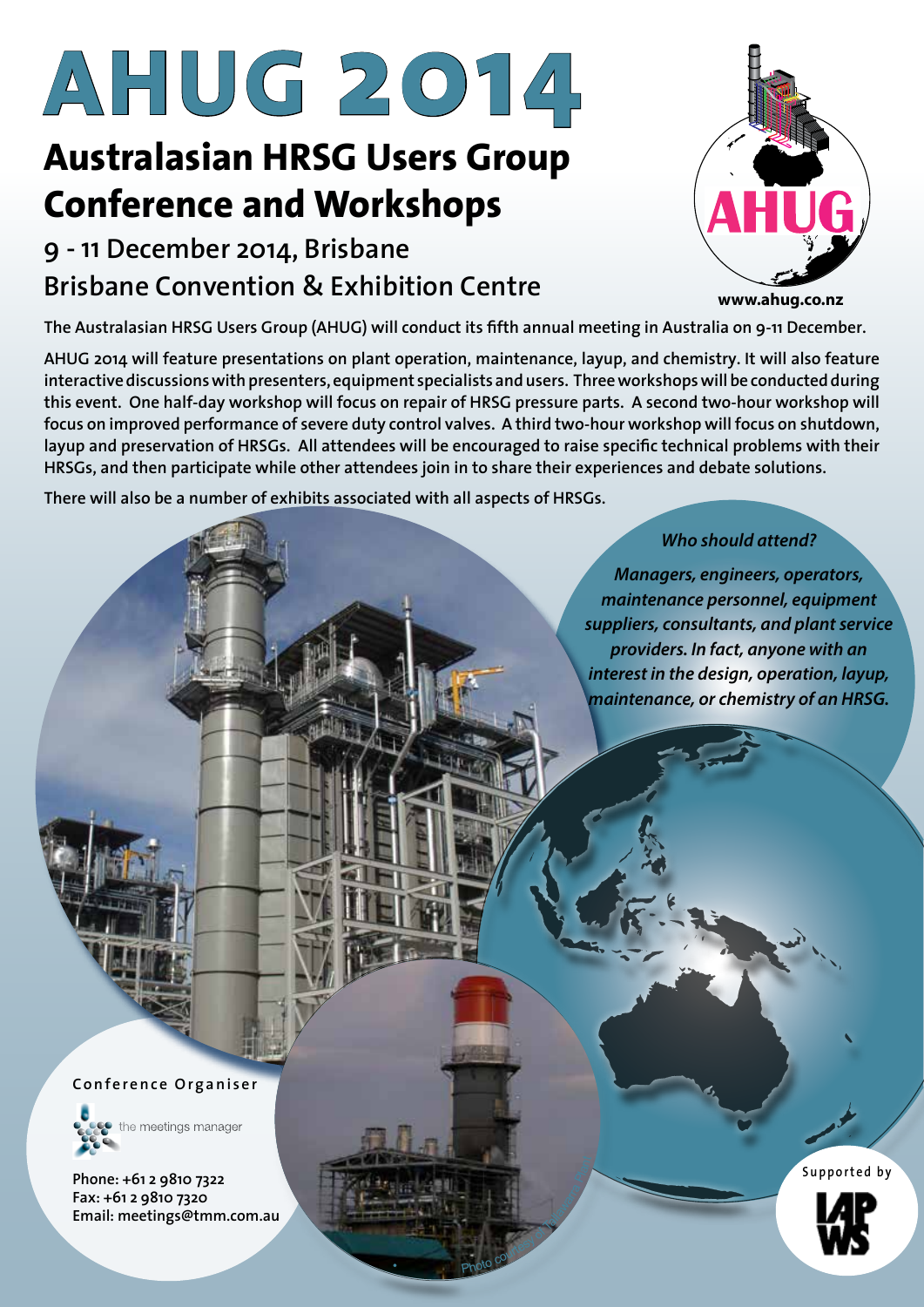

# **AHUG 2014 Australasian HRSG Users Group Conference and Workshops**

**9 - 11 December 2014 - Brisbane**

**PROGRAM\***

| Day 1 – Tuesday, 9th December 2014 |                                                                                                                                                                                                                                                                                                   |  |  |  |
|------------------------------------|---------------------------------------------------------------------------------------------------------------------------------------------------------------------------------------------------------------------------------------------------------------------------------------------------|--|--|--|
| 7:15                               | Registration                                                                                                                                                                                                                                                                                      |  |  |  |
| 8:00 to 8:15                       | <b>Opening Remarks.</b><br>Barry Dooley and Robert Anderson                                                                                                                                                                                                                                       |  |  |  |
| 8:15 to 9:00<br>9:00 to 9:30       | <b>General Open Floor Discussion and Questions</b><br>A New Approach to Steam Cooling for Increased Efficiency and Flexibility in Modern Steam Plants.<br>Matthias Dirbach, HORA, Holter Regelarmaturen GmbH & Co. KG, Germany                                                                    |  |  |  |
| 9:45 to 10:15                      | Morning coffee/tea within exhibits                                                                                                                                                                                                                                                                |  |  |  |
| 10:15 to 10:55                     | <b>Presentations on Plant Updates</b><br>Modelling Evaporator and Condenser Leak Rates from Drum Chemistry Instrumentation.<br>Anees Shukur, Auckland University of Technology, New Zealand<br>SCC of HRSG Carbon Steel External Casing.<br>Dale Franke, ALS Industrial Power Services, Australia |  |  |  |
| 10:55 to 11:30<br>11:30 to 12:00   | <b>General Open Floor Discussion and Questions</b><br>General Ice Blasting in the Power Industry: HRSG Tube Fouling and Cleaning.<br>Keith Boye, Precision Iceblast Corporation, USA                                                                                                              |  |  |  |
| 12:00 to 13:15                     | Working Lunch within Exhibits                                                                                                                                                                                                                                                                     |  |  |  |
| 13:15 to 13:45                     | <b>Presentations on Plant Updates</b><br>Exfoliated Scale Experience for T91 North Bangkok Power Plant.<br>Thrittawan Bunnag and Jutima Intichit, Electricity Generating Authority of Thailand                                                                                                    |  |  |  |
| 13:45 to 14:30<br>14:30 to 15:00   | <b>Operator Presentation</b><br>Extended Open Discussion on DCS Trends for Run-up / Shutdown for Operators.<br>Drum Level Control.<br>Peter Hoerlein, Stanwell Corporaton, Australia                                                                                                              |  |  |  |
| 15:00 to 15:30                     | Afternoon coffee/tea within exhibits                                                                                                                                                                                                                                                              |  |  |  |
| 15:30 to 16:00                     | <b>Steam Purity Monitoring.</b><br>David Addison, Thermal Chemistry, New Zealand                                                                                                                                                                                                                  |  |  |  |
| 16:00 to 16:30                     | <b>General Open Floor Discussion and Questions</b>                                                                                                                                                                                                                                                |  |  |  |
|                                    | 16:30 to 17:00 AUSAPWS and IAPWS discussion                                                                                                                                                                                                                                                       |  |  |  |
| 17:00<br>17:00 to 18:30            | Day 1 Concludes<br>Networking, Social Gathering and Drinks within Exhibits.                                                                                                                                                                                                                       |  |  |  |
|                                    | Day 2 - Wednesday, 10th December 2014                                                                                                                                                                                                                                                             |  |  |  |
| 8:00 to 9:00<br>9:00 to 9:30       | <b>General Open Floor Discussion and Questions</b><br>HRSGs and Compliance to AS3788.<br>Darren Sullivan, ALS Industrial Power Services, Australia                                                                                                                                                |  |  |  |
| 9:45 to 10:15                      | Morning coffee/tea within exhibits                                                                                                                                                                                                                                                                |  |  |  |
| 10:15 to 11:00                     | Short Presentations on Recent Advances and Plant Updates<br>Update on Cycle Chemistry Control and FAC.<br>Barry Dooley, Structural Integrity, UK<br>Update on Thermal Assessments.<br>Robert Anderson, Competitive Power Resources, USA                                                           |  |  |  |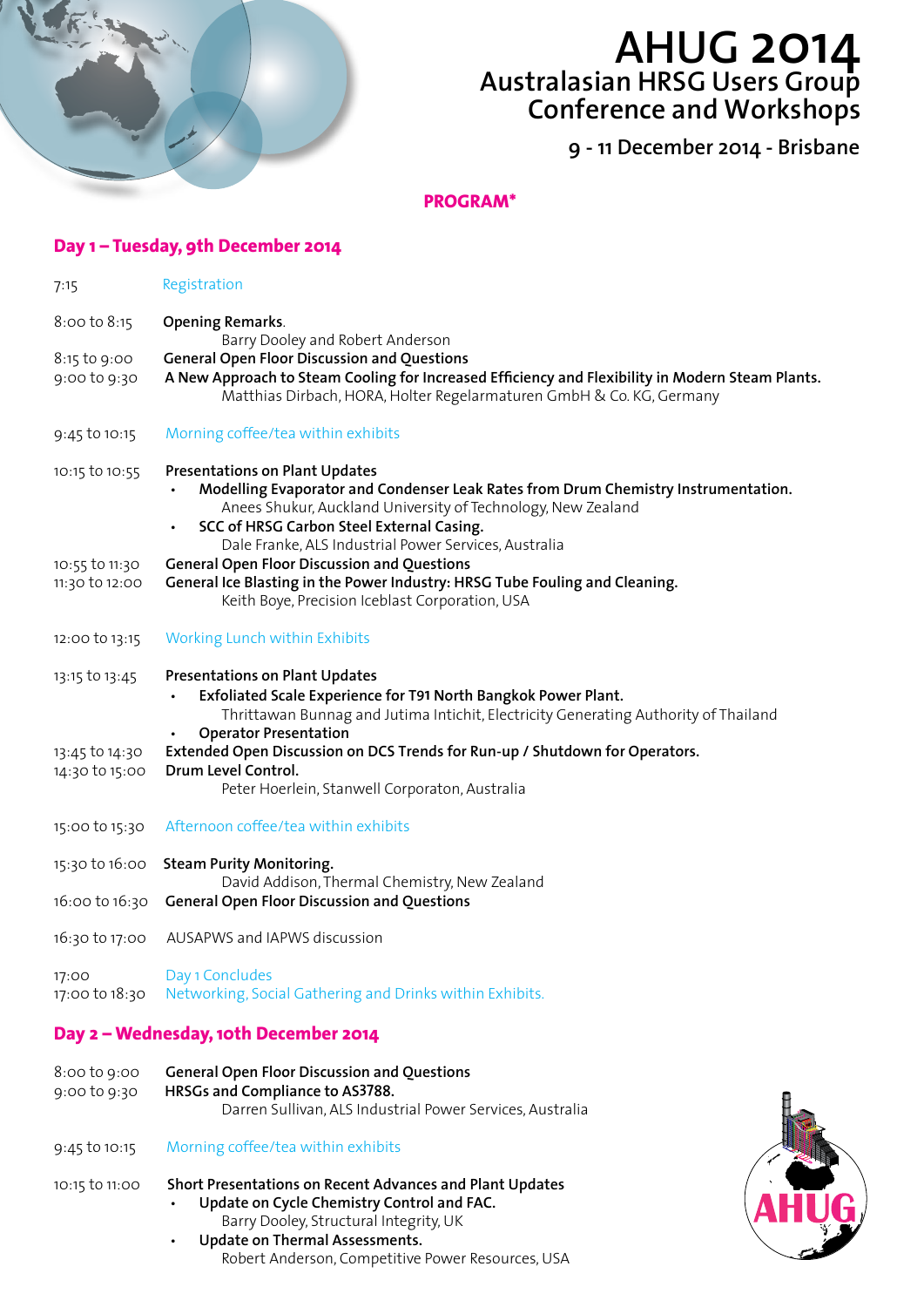# **AHUG 2014**

**Australasian HRSG Users Group Conference and Workshops**



**9 - 11 December 2014 - Brisbane**

#### **Day 2 – Wednesday, 10th December 2014 .... continued**

|                | 11:00 to 11:30 General Open Floor Discussion and Questions<br>11:30 to 12:00 HRSG Planning Inspection Management.<br>Charles Thomas, Quest Integrity, New Zealand                                                                                                                                                                                          |
|----------------|------------------------------------------------------------------------------------------------------------------------------------------------------------------------------------------------------------------------------------------------------------------------------------------------------------------------------------------------------------|
|                | 12:00 to 13:15 Working Lunch within exhibits                                                                                                                                                                                                                                                                                                               |
|                | 13:15 to 14:00 Presentations on Recent Advances and Plant Updates<br>Practical Experience with Bang&Clean® Method Cleaning HRSGs Faster and More Efficiently.<br>$\bullet$<br>Markus Bürgin, Bang&Clean Technologies AG, Switzerland<br><b>Stress Corrosion Cracking Findings.</b><br>$\bullet$<br>Anita Zunker, Pressure Equipment Integrity, New Zealand |
|                | 14:00 to 14:15 General Open Floor Discussion and Questions                                                                                                                                                                                                                                                                                                 |
|                | 14:15 to 14:45 Experiences with Hydrogen Damage Detection.<br>Chris Jones, Quest Integrity, Australia                                                                                                                                                                                                                                                      |
| 14:45 to 15:15 | Afternoon coffee/tea within exhibits                                                                                                                                                                                                                                                                                                                       |
| 15:15 to 16:00 | <b>Presentations on Plant Updates</b><br><b>Operator Presentation.</b><br>$\bullet$<br>The Latest IAPWS Guidance Documents for Combined Cycle Plants: Iron Monitoring and HP Evaporator<br>$\bullet$<br>Sampling.<br>Barry Dooley, Structural Integrity, UK                                                                                                |

- 16:00 to 16:30 **General Open Floor Discussion and Questions**
- 17:00 Day 2 Concludes

### **Day 3 – Thursday, 11th December 2014. Workshops**

#### 8:00 to 12:00 **Workshop 1:**

**HRSG Repairs**  William Kitterman, Bremco Inc, USA In this workshop discussion will focus on repairs of a wide range of HRSG components including internal pressure parts (tubes and headers), external piping (attemperators, valves etc), internal HRSG components (liners, perforated plate, stack damper etc), and balance of plant external to the HRSG (penetration seals, etc)

12:00 noon Working Lunch within exhibits

**Keep up-to-date by visiting the AHUG 2014 Conference website: https://www.etouches.com/ehome/ahug2014/Home/**

**ONLY 4 EXHIBITION BOOTHS REMAINING.. BOOK YOURS NOW.**

**Visit the website to Register, download an Exhibition & Sponsorship Prospectus, and for any new information.**

#### 13:00 – 17:00 **Workshop 2:**

#### i) **Innovative Solutions on Control Valves for an Increased Efficiency in Flexible Combined Cycle Plants.**

Matthias Dirbach, HORA, Holter Regelarmaturen GmbH & Co. KG, Germany, and K. Wood, Powerflow Solutions Pty, Australia. (2 hours). In this workshop the basics of control valve sizing and selection are briefly described, the challenges are explained to introduce finally proven designs which have been successfully installed in modern combined cycle plants.

ii) **Shutdown, Layup and Preservation of HRSGs.**

This workshop provides two examples of shutdown and preservation.

- a) John Blake and Willem Belgraver, Stanwell Corporation, Australia (1 hour)
- b) Morris Young, Contact Energy, New Zealand Anita Zunker, Pressure Equipment Integrity, New Zealand (1 hour)

17:00 Day 3 Concludes

**\*Program is subject to change**